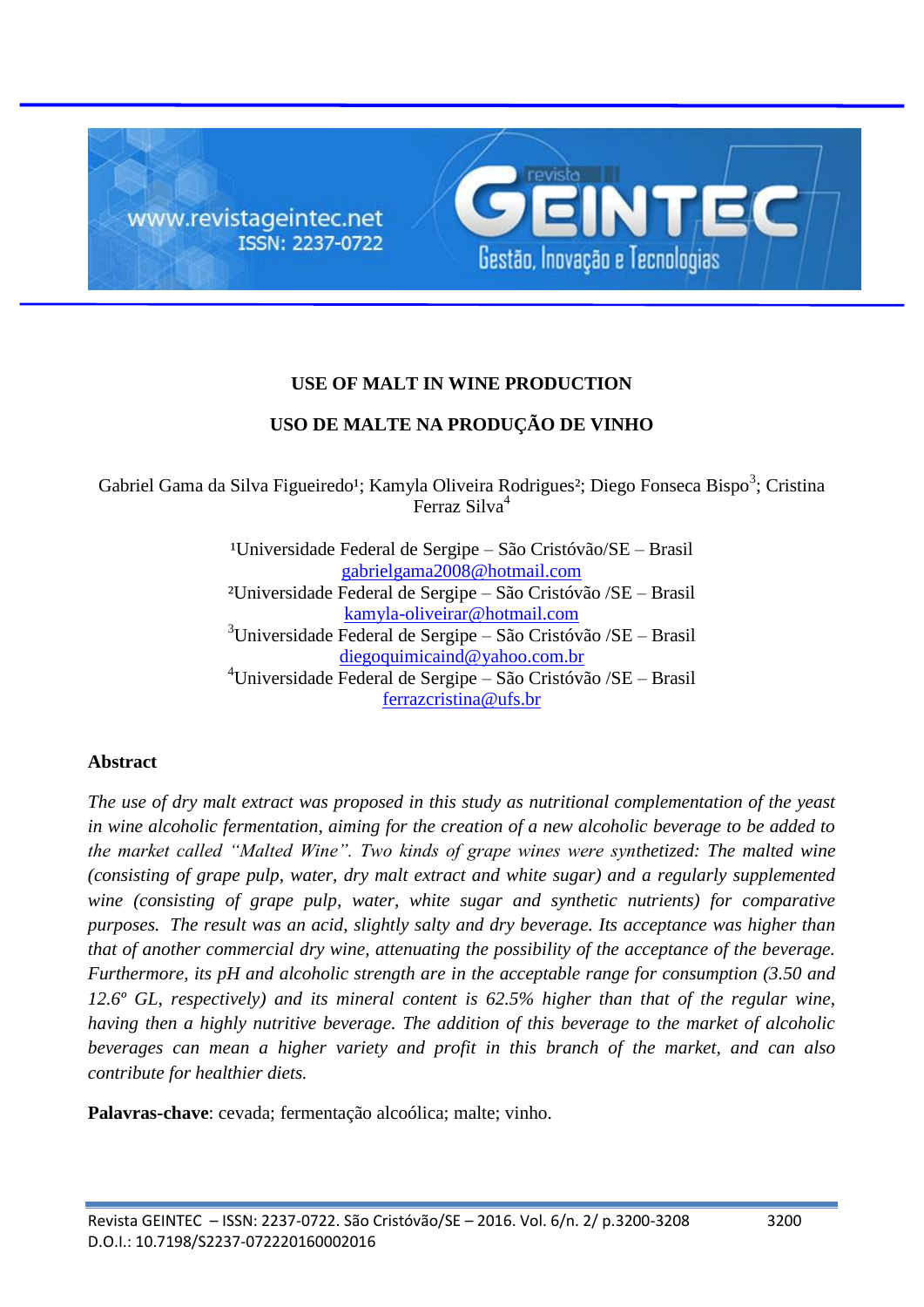### **1 – Introduction**

The global market of wines moves around US\$ 100 billion each year, starring the European Union as the main producer (FERREIRA, 2009). In the international scenery, the Brazilian viticulture occupied in 2007 the 17º place on area cultivated with grapes and the 19º place on production, according to the data from the Food and Agriculture Organization of the United States (FAO). In 2010, Brazil managed to export 10.18 million liters of table wine with the value of US\$ 5.30 million (MELLO, 2011).

Table wines, which represent about 80% of national wines, are prepared with American and hybrid grapes, of strong and fruity flavors, which are conquering their space in the market and represent growing perspectives (MELLO, 2002).

The preparing of the wine happens through a process of alcoholic fermentation, in which fungi are used, such as the *Saccharomyces cerevisiae*. During that process, the yeast needs a number of nutrients so it's able to synthetize the necessary enzymes for the alcoholic fermentation. Besides that, some salts are usually involved for this purpose, such as phosphorus, sulfur, copper, iron, potassium, zinc and sodium, and also some vitamins. Therefore, those nutrients have to be added to the must so that a better fermentation efficiency can be achieved (AQUARONE at al., 2001; FILHO, 2005).

According to White (2010) a must prepared with only malt contains in your composition most of the auxiliary nutrients for the yeast during the alcoholic fermentation. That way, there's the possibility of having diverse benefits on the usage of malt extract as nutritional complementation on the production of wines. One of the possible benefits is the substitution of synthetic nutrients, such as magnesium sulfate and ammonium phosphate, for the malt extract that, for being rich in nutrients, can result in a better productivity. Furthermore, due to the fact that the malt extract is highly nutritive, the aging of the wine will be more effective, since it will have a bigger concentration of free radicals in the must, which will be quelated by the tannins more efficiently.

On the same hand, part of the sugars present in the malt extract are complex sugars, promoting the decrease of the speed of the fermentation, since the yeast takes longer to break this kind of sugar. As a final result, the aroma of the wine will be more strongly preserved in comparison to the traditional fermentation of simple sugars, which includes high temperature rates and elevated concentration of  $CO<sub>2</sub>$ .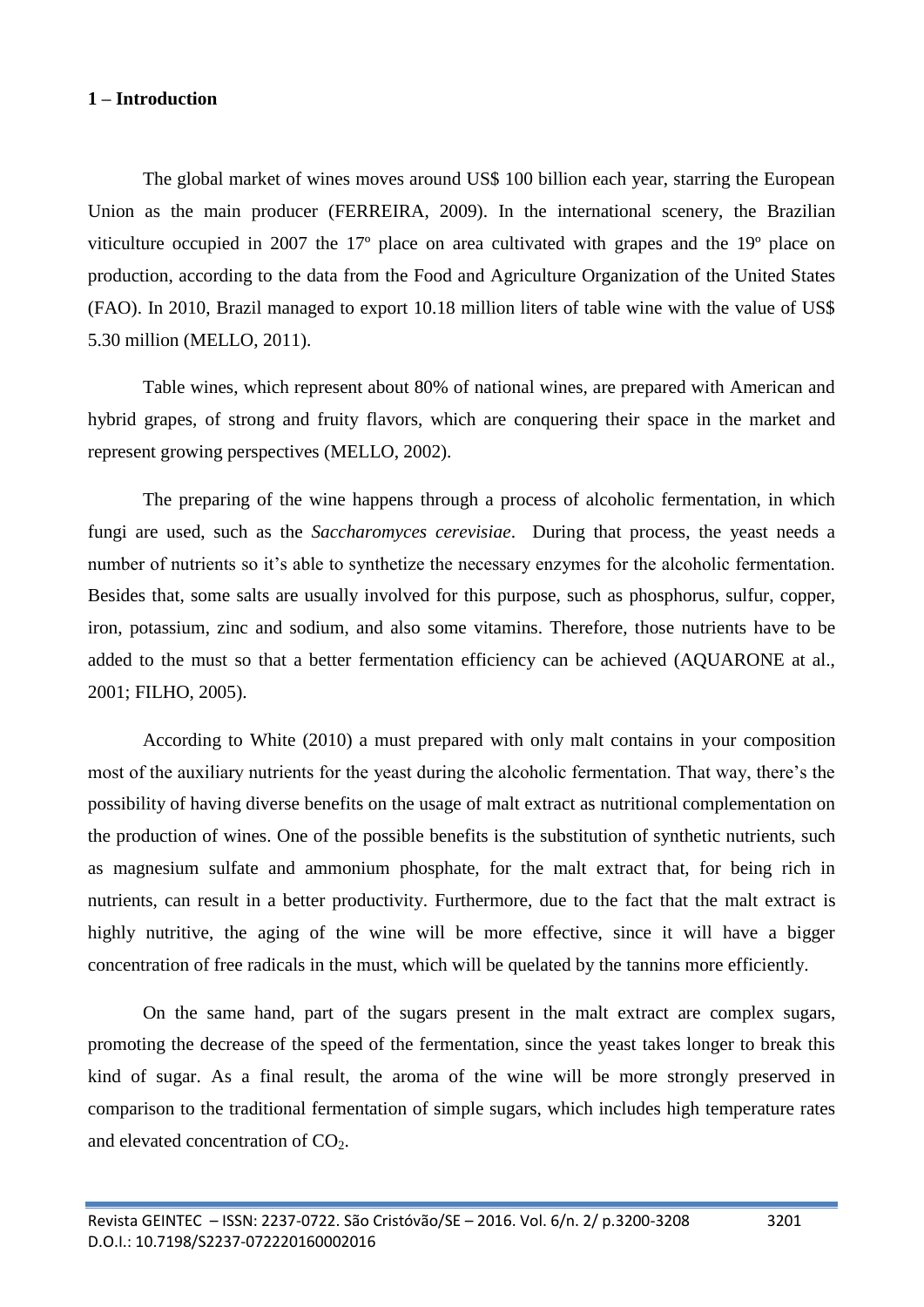About the organoleptic properties, the malt confers peculiar flavors and aromas, promoting organoleptic properties to the malt added wine distinct from that of the standards commonly attributed to regular wines, which means the possibility of the creation of a new fermented beverage to be added to the market.

All in all, the present work is about the use of malt as a nutritional compliment in the production of wine, as well as the comparison of the properties of the obtained product with that of a wine of chemically supplemented must.

#### **2 – Materials and methods**

The experiments embraced in this work were performed in the Biotechnological Processes Laboratory (LPB) in the Department of Chemical Engineering (DEQ) in the Center of Exact Sciences and Technology (CCET) of the Federal University of Sergipe (UFS).

#### *2.1 –* **Development of the must**

The must utilized in the fermentative process was prepared with grape pulp and water on a 1:1 proportion and previously squashed grapes, totaling 10 L of must. The pH was corrected with calcium carbonate until the pH range of 4 to 5 was achieved. The initial ºBrix of the must was 7. 0.2  $g.L^{-1}$  of sodium metabisulfite were added to the total volume of the must. After 24 hours, the volume of the must was divided into 2 glass vats of 5 L, one of them had 1.157 g of white sugar, 0.5 g of magnesium sulfate and 5 g of ammonium monophosphate added to the must (supplemented wine), and the other one had 570 g of white sugar and 863 g of dry malt extract added to it (malted wine), both vats achieved <sup>o</sup>Brix 25. The quantity of malt to be studied in the development of the wine was determined in a previous study. The steps done in the process of the development of the wines are shown on Figure 1.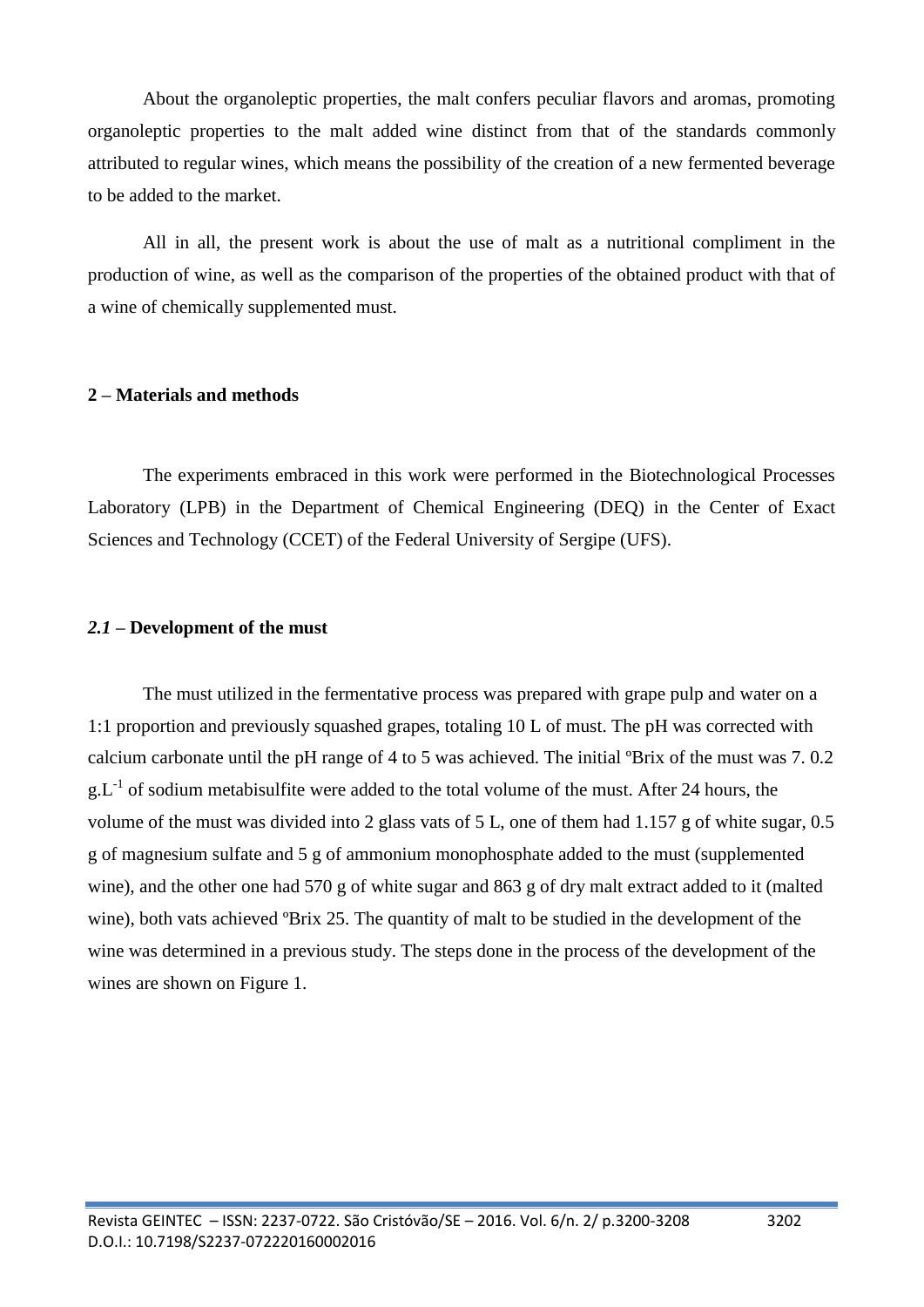### Figure 1 - Stages of the elaboration of the supplemented wine and the malted wine





# **2.2 – Inoculation**

The inoculation of the musts occurred with previously adapted *Saccharomyces cerevisiae*  commercial yeast. The first flask contained 1.25 g of yeast in 250 mL of must. After 24h, the volume of the first flask was transferred to a second flask containing 500 mL of the must. After 24h, the second flask was then added to the main fermentation vat. The process of inoculation was done separately for each must.

## **2.3 – Fermentative process**

The fermentation was studied through the analysis of  $\mathcal{B}$ rix, alcohol percentage (v/v) and biomass (mg/mL) of wine samples in regular amounts of time during the process. The determination of the <sup>o</sup>Brix was done with a refractometer of the brand Reichert, model R<sup>2</sup> mini, while the ethanol analyzes percentage were performed via the use of an ebulliometer of the brand Tech Vision. The biomass analyzes were performed through the centrifugation of 10 mL of the fermented and the resulting biomass was determined via difference of dry weight.

The fermentative process was finished when the variation of  $\textdegree$ Brix reached  $\leq 0.2$  values. After that, for the clarification of the fermented product, it was added 0.37 g of NaCl and 75 mL of egg white to it. After 24h, the solids decanted and the wines were siphoned, filtered with hydroponic cotton, bottled and pasteurized at 55ºC during 30 minutes. Posteriorly, the wines were stored under refrigeration ( $8 \pm 3^0$ C) for stabilization. The parameter of Productivity (P) was determined for the processes under study through the Equation (1), as proposed by Oliveira et al. (2011).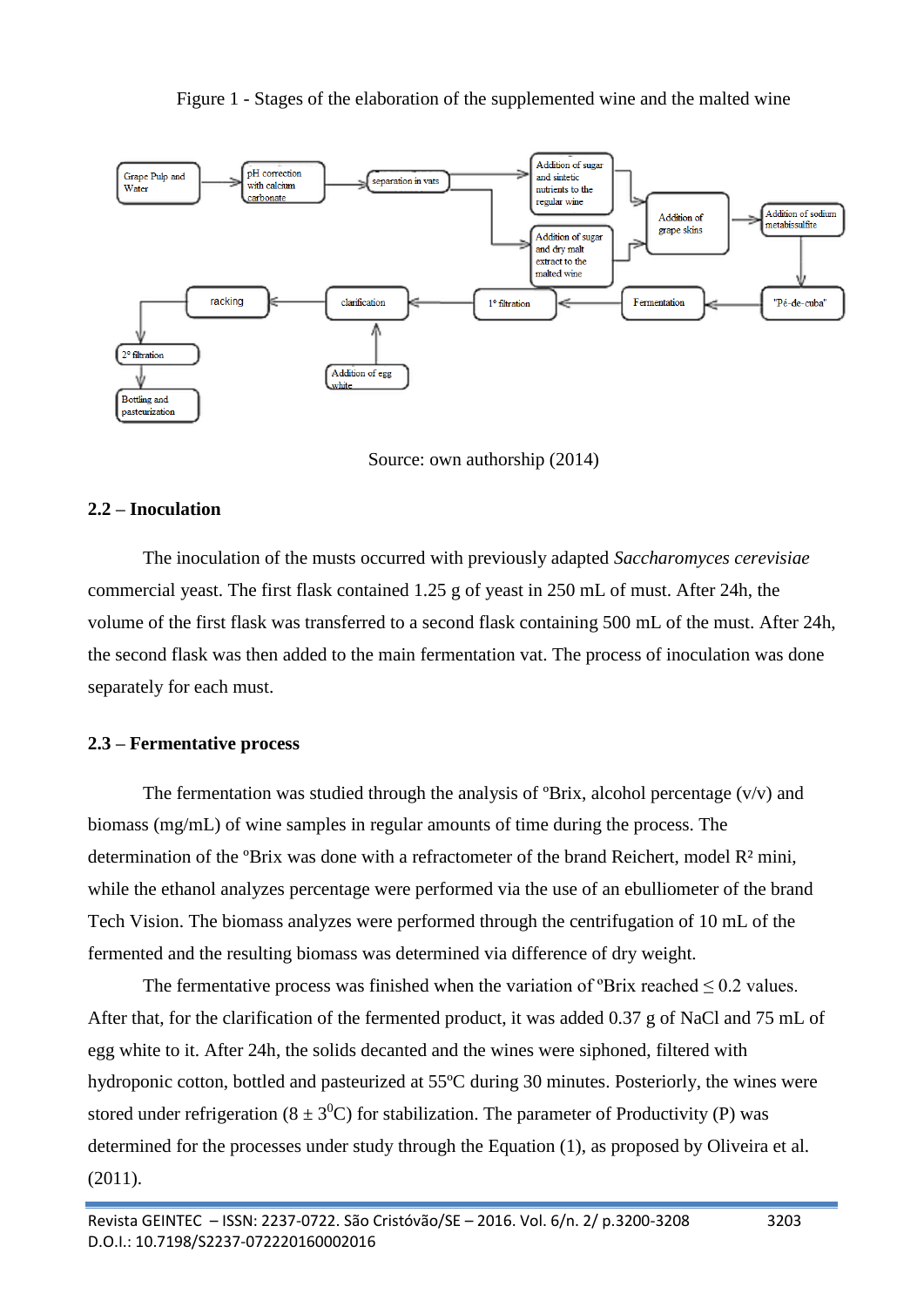Productivity 
$$
\left(\frac{g}{L}, h\right) = \frac{Q \exp}{t} x 100 \, (\%)
$$
 Eq.1

Where:

 $Q_{\text{exp}}$  = Experimental concentration of ethanol;

 $t = Fermentation time (h)$ 

#### **2.4 – Physicochemical analyzes**

The physicochemical analyzes performed for the obtained final products, supplemented wine and malted wine, embraced fixed, volatile and total acidity, pH, °Brix, final alcoholic contents, reducing sugars and total reducing sugars, total solids, humidity and ashes. All physicochemical analyzes followed the metodologies described on "Manual de Métodos Físico-Químicos para Análise de Alimentos" from the Adolfo Lutz Institute, 2005.

#### **2.5 – Sensory analysis**

The malted wine was subjected to a sensory analysis together with a commercial table dry wine of the brand "Canção". The sensory analysis was performed with fifty non-trained wine tasters, consisting of employees, public servers and students of the Federal University of Sergipe. Each taster received the commercial wine, the malted wine, crackers and mineral water. The samples were presented individually, coded with numbers of three algorithms and served to each taster together with the forms for evaluation. The utilized forms for the sensory analysis of the products were evaluated with items (appearance, aroma, viscosity, flavor and global impression) that consist of a hedonic scale of 9 points, starting with "I didn't like it at all" (1) to "I liked it very much" (9). The products were also evaluated about the purchase intent, composed of a hedonic scale structured of 7 points: "I would always buy it" (7), "I would very frequently buy it" (6), "I would frequently buy it" (5), "I would occasionally buy it" (4), "I would rarely buy it" (3), "I would very rarely buy it" (2), "I would never buy it" (1).

### **3 – Results**

On Figure 2 are shown the obtained results for the measured parameters during the fermentation of the regular and malted wine. The data shows that the decay of the ºBrix during the fermentation happens in a similar way for both wines, indicating that the nutritional complementation performed in the malted wine does not affect the development of the yeast and the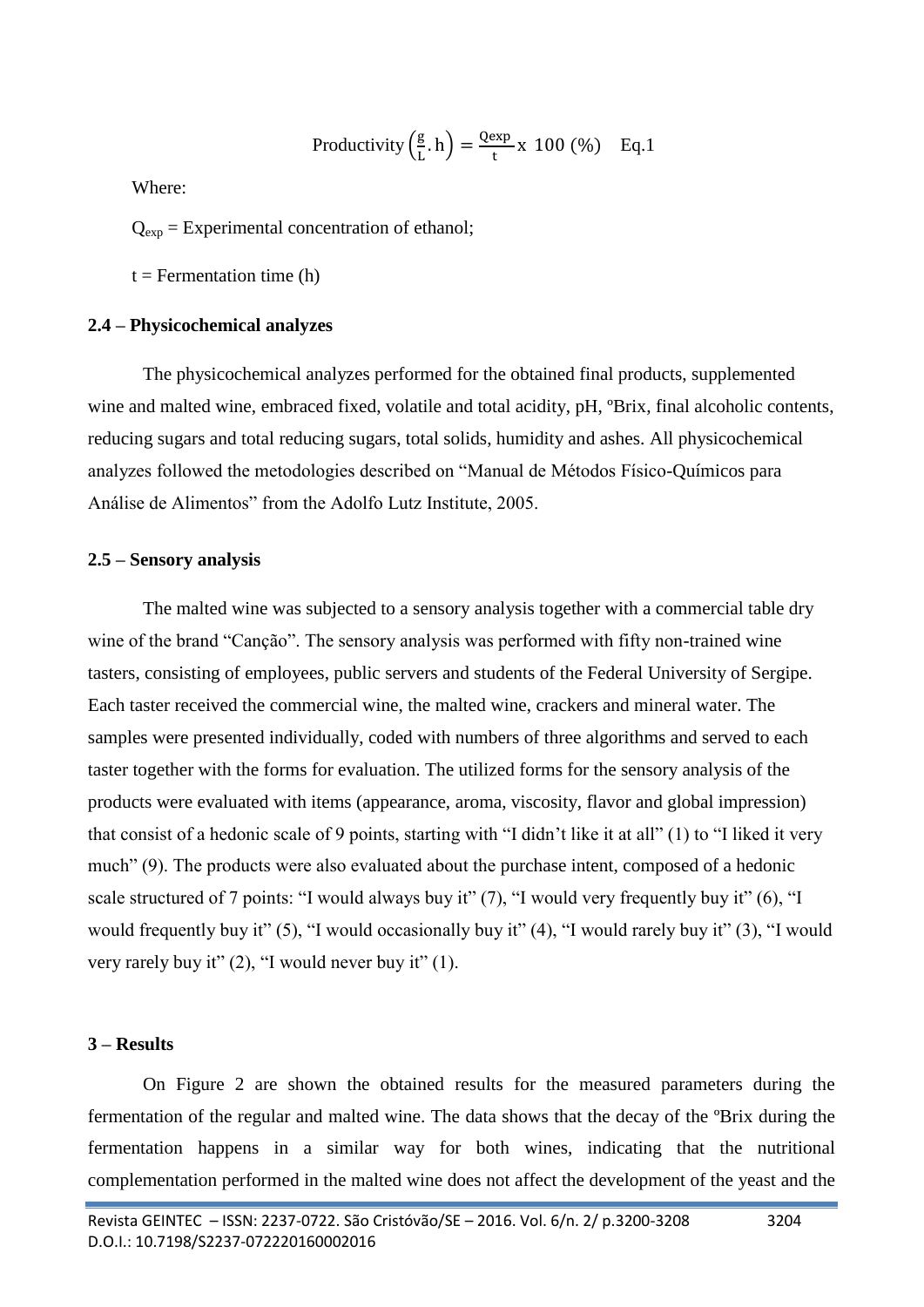sugars are normally consumed. That can also be confirmed with the values obtained for biomass, where in the fermentative process of the malted wine the growing of the biomass was way stronger than that of the process of the regular wine.

Studies performed by Teramoto et al., 1993 show the use of malt in the production of rice wine, where the fermentative process showed itself as way more efficient with the presence of the barley malt. The barley malt strongly influences the composition of the must, since it provides to the yeast not only fermentable sugars, but also vitamins, complex sugars and lipids (COZZOLINO et al., 2014). The composition of the must, together with the conditions of the fermentation and the lineage of the yeast, not only affects the process of ethanol production, as well as the production of aromatic compounds, which will denote the quality of the final product (SAERENS et al., 2008).





Source: own authorship (2014)

Despite the differences in the composition of the musts show different biomass values, the data obtained for ethanol are the same in both produced wines. Such values are verified through the Productivity of the supplemented and malted wine, which reached values of 51.81% or 0.51 g.L<sup>-1</sup>.h<sup>-</sup> 1 .

On Table 1 are shown the data obtained in the physicochemical analyzes with the two wines,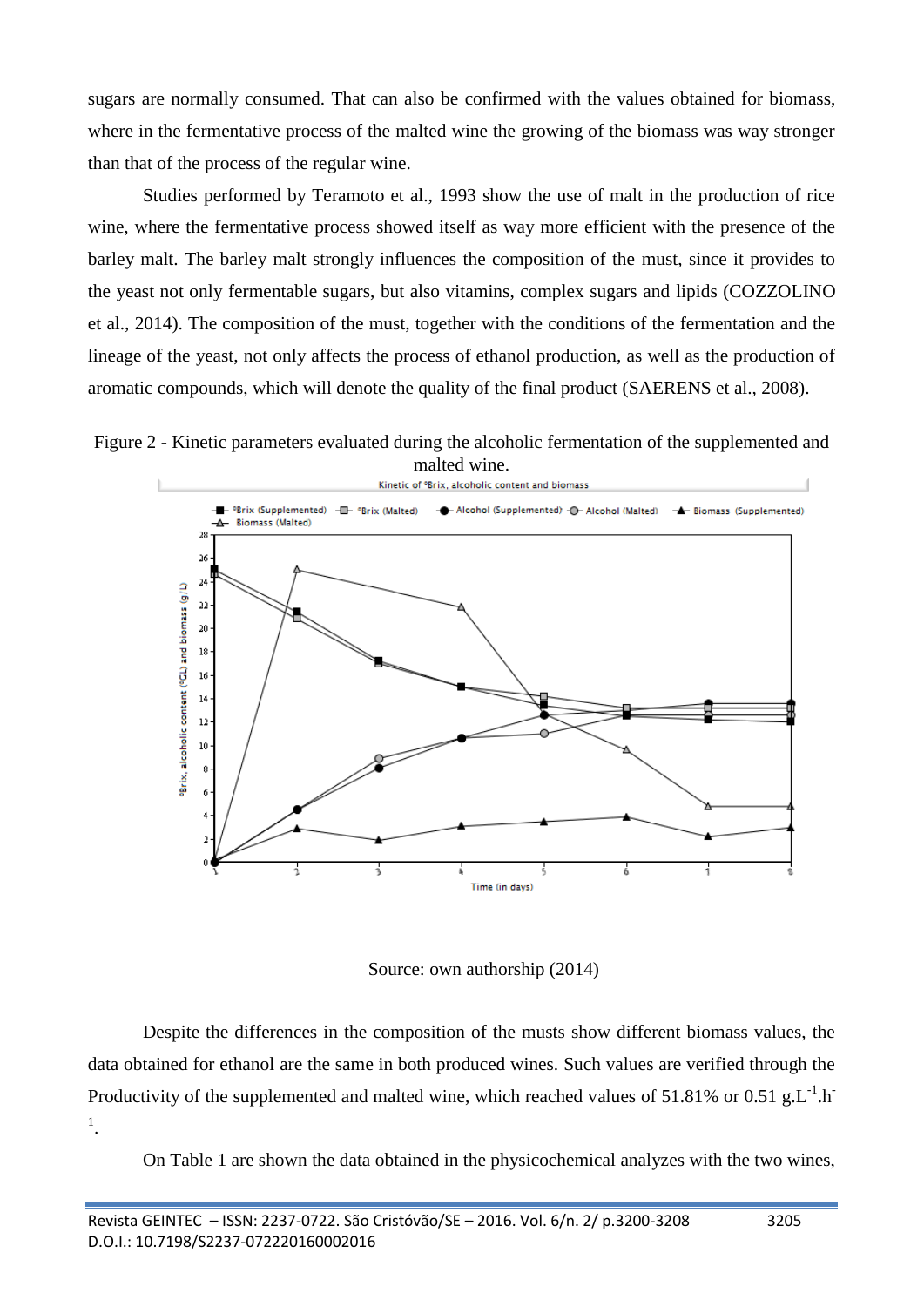where, analyzing the different values on acidity, it's possible to verify that the malted wine is a more acidic product than the supplemented wine, even though the values of pH are alike for both products. The quantity of solids and ashes was greater in the malted wine due to the composition of the malt being richer in nutrients.

Even though the values of ºBrix (Table 1) was rather close in both wines, the sensory analysis showed that the malted wine possesses a dry flavor and the supplemented one a soft and sweet flavor. The average values obtained in the sensory analysis (Figure 3) confirm that the flavor was the item with the best judgment for the malted wine, and the remaining items, such as appearance and aroma, need to be improved with some adjustments in the process. The purchase intent of the malted wine indicated that 22% of the analysts would buy the product and 32% would occasionally buy it, and only 18% declared that they would never buy the product. Therefore, the produced malted wine obtained an acceptance superior than 50%.

| Physicochemical                                                       | <b>Supplemented</b> | <b>Malted</b> |
|-----------------------------------------------------------------------|---------------------|---------------|
| <b>Parameters</b>                                                     |                     |               |
| Total Acidity (mmol. $L^{-1}$ )                                       |                     |               |
|                                                                       | 59.00               | 140.00        |
| Fixed Acidity (mmol. $L^{-1}$ )                                       | 54.00               | 132.16        |
| Volatile Acidity (mmol. $L^{-1}$ )                                    | 5.00                | 7.84          |
| pH                                                                    | 3.61                | 3.50          |
| $\mathrm{Pr}$                                                         | 12.00               | 13.00         |
| Alcoholic Content (°GL)                                               | 12.60               | 12.60         |
| Reducing Sugars $(g.L^{-1})$                                          | 32.62               | 50.80         |
| Total Reducing Sugars (g.L <sup>-</sup><br>$\mathbf{1}_{\mathcal{L}}$ | 72.20               | 60.16         |
| Total Solids $(g.100mL^{-1})$                                         | 7.63                | 9.91          |
| Humidity (%)                                                          | 92.37               | 90.09         |
| Ashes $(g.100mL^{-1})$                                                | 0.16                | 0.26          |

Table 1 – Results of the physicochemical analyzes of the supplemented and malted wines

Source: own authorship (2014)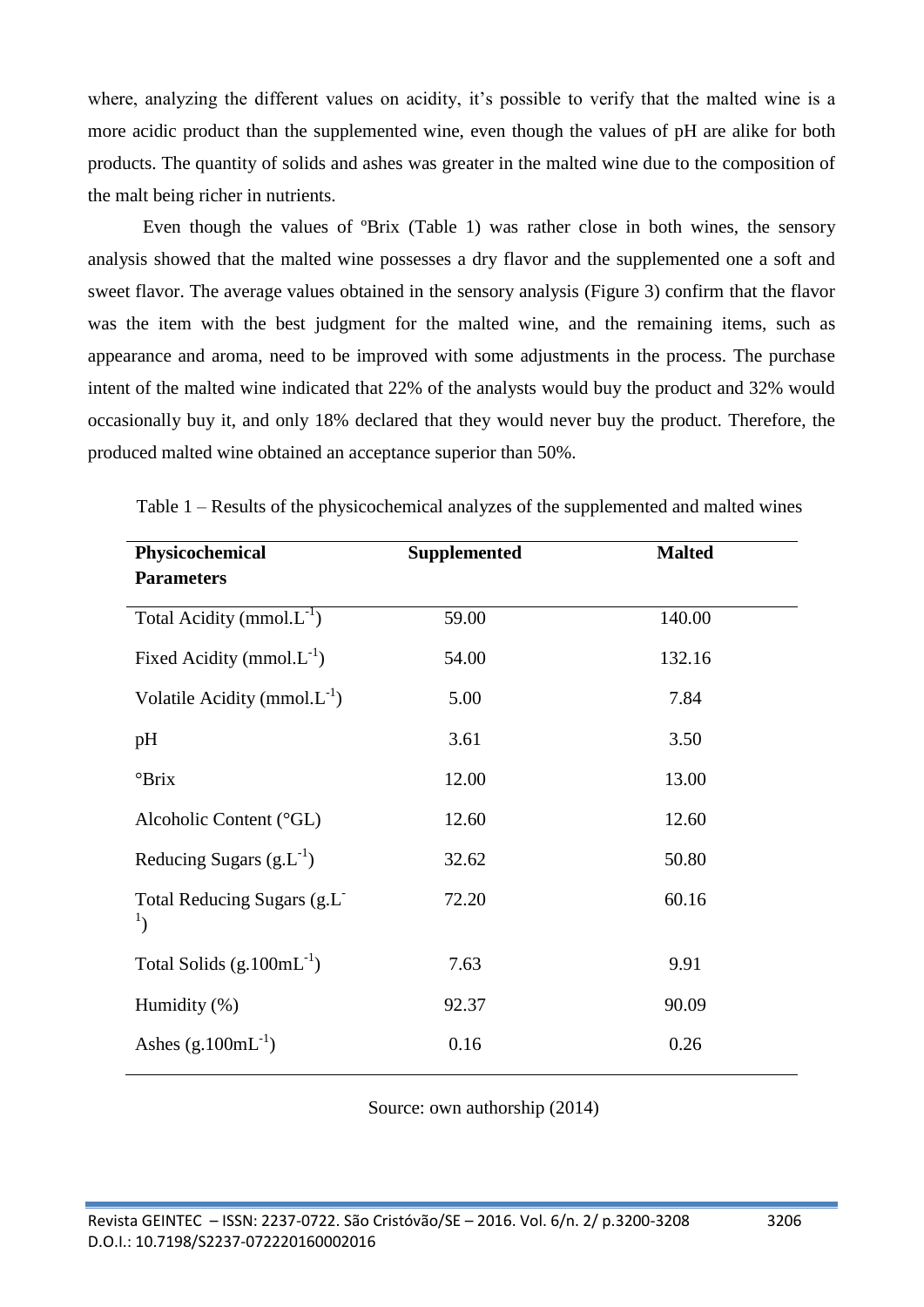

Figure 3 - Results of the sensory analysis of the commercial and malted wine.

Source: own authorship (2014)

# **4 – Conclusion**

After the realization of the present work, it's possible to conclude that the malt is a compound that shows itself as a potential component in the nutritional complementation of musts for the production of a new fermented grape beverage, that possesses good acceptance and own sensory characteristics. With this, future studies are necessary to improve the fermentative process to better control the parameters that more directly affect the characteristics of appearance and aroma of the malted wine.

## **References**

AQUARONE, E.; BORZANI, W.; SCHMIDELL, W.; LIMA, U.A.; HASHIZUME, T. **Biotecnologia industrial: biotecnologia na produção de alimentos**. São Paulo: Edgard Blücher, 2001.

COZZOLINO, D.; ROUMELIOTIS, S.; EGLINTON, J.K. The role of total lipids and fatty acids profile on the water uptake of barley grain during steeping. **Food Chemistry**, v. 151, p. 231–235, 2014.

FILHO,W. G. V. **Tecnologia de bebidas: matéria-prima, processamento, BPF/APPCC, legislação e mercado**. São Paulo: Edgard Blücher, 2005.

FERREIRA, P. Brasil inova na produção de vinhos tropicais. **Revista Inovação em Pauta**, 2 ed., p. 16-19, 2009.

INSTITUTO ADOLFO LUTZ, **Métodos Físico-Químicos para Análise de Alimentos**, 4 ed. Brasília: Ministério da Saúde, 2005.